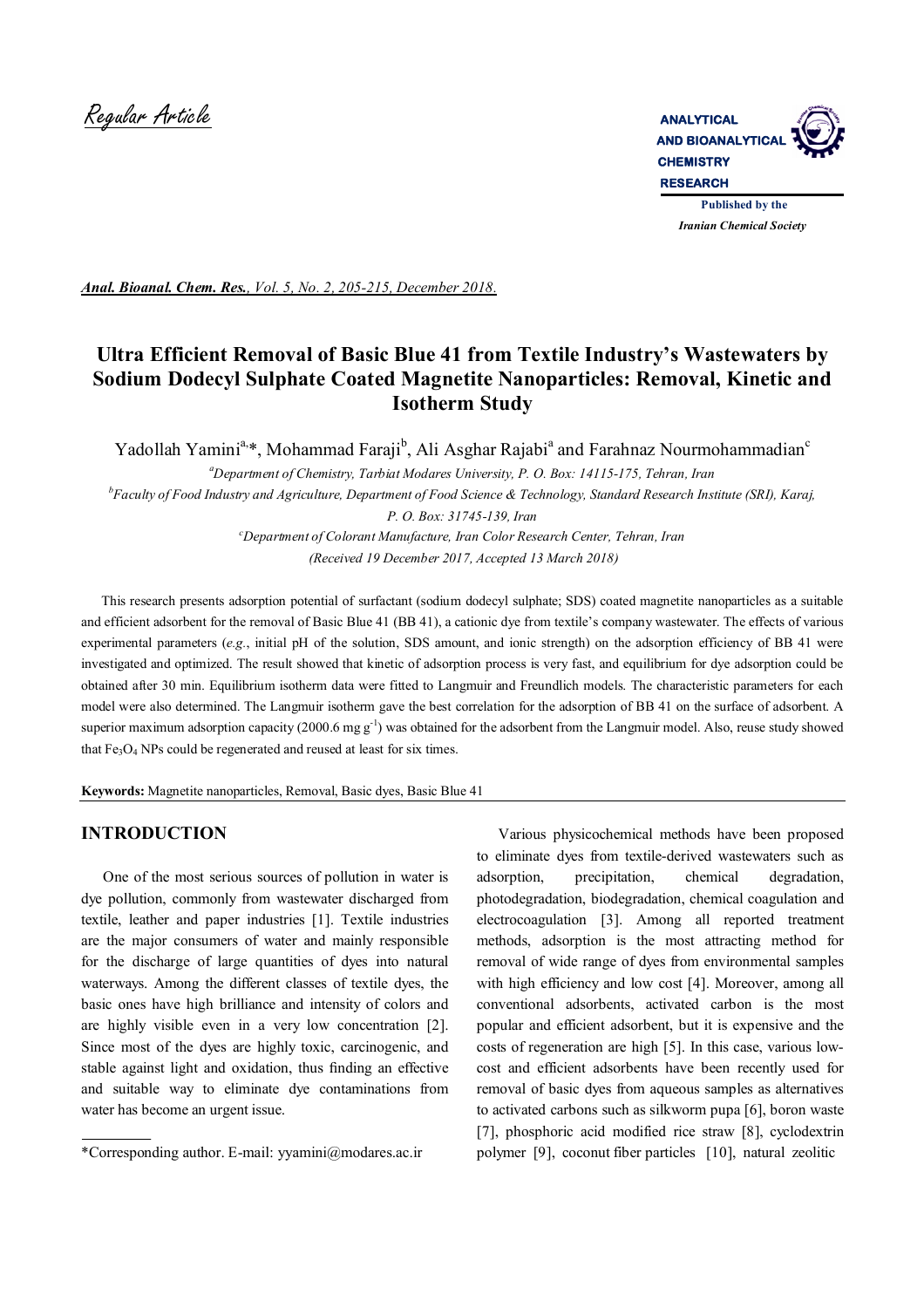tuff [11] and brick waste [12].

 In recent years, magnetic nanomaterials have also attracted substantial interest in removal of dyes from environmental water samples as the result of their unique properties such as easy separation, large surface area and less mass transfer resistance [13,14]. Magnetic nanoadsorbents based on hemimicelles and admicelles (mixed hemimicelles) are new type adsorbents which have been extensively used in recent years as the result of easy preparation and high efficiency. These adsorbents could be produced by the adsorption of ionic surfactants such as sodium dodecyl sulfate (SDS) [15-18], cetyltrimethylammonium bromide (CTAB) [19] or ionic liquid on the surface of magnetic nanoparticles [20,21]. They could simultaneously provide hydrophobic and electrostatic interactions; two types of mechanisms for retention of analytes [22]. Also, high removal yield, easy elution of pollutant and modification engineering based on nature of analytes are other advantages associated with such adsorbents [23].

 The aim of the present work is to investigate the removal of a common basic dye, Basic Blue 41 (BB 41), a cationic dye, from colored wastewaters by its adsorption on the sodium dodecyl sulphate coated magnetite nanoparticles (SDS-Fe3O4 NPs). Effect of pH, contact time, adsorbent dosage, and initial dye concentration on the adsorption capacity are investigated. Adsorption isotherms and kinetics for removal of BB 41 using SDS-coated MNPs are also studied.

## **EXPERIMENTAL**

#### **Chemical and Apparatus**

BB 41 (Fig. 1a) was obtained from Dystar (Frankfurt, Germany). Ferric chloride (FeCl<sub>3</sub>.6H<sub>2</sub>O), ferrous chloride (FeCl2.4H2O), sodium hydroxide, sodium dodecyl sulphate (SDS), methanol, acetone, acetic acid, sodium acetate, sodium sulfate, and hydrochloric acid were obtained from Merck (Darmstadt, Germany). Double distilled water was used throughout the experiments. Stock solution of the dye  $(1000 \text{ mg } l^{-1})$  was prepared in the double distilled water. The working standard solutions were prepared by suitable dilution of the stock solution with double distilled water.

Spectrophotometric measurements of BB 41 were done

at  $\lambda_{\text{max}}$  (610 nm) by a Cesil CE-7200 UV-Vis spectrophotometer (Cambridge, England). Magnetic separation was done by a super magnet with 1.4 Tesla magnetic field  $(10 \times 5 \times 4$  cm). A Heidolph motor-stirrer (Schwabach, Germany) was applied for stirring of the dye solutions with a glassware stirrer. Also, a shaker with a temperature controller was applied for shaking the dye solutions in the isotherm studies at a constant temperature.

#### **Synthesis of Fe3O4 NPs**

 $Fe<sub>3</sub>O<sub>4</sub>$  NPs were prepared by chemical co-precipitation method [19]. Briefly,  $10.4$  g of FeCl<sub>3</sub>.6H<sub>2</sub>O,  $4.0$  g of  $FeCl<sub>2</sub>.4H<sub>2</sub>O$  and 1.7 ml of HCl (12 M) were dissolved in 50 ml of deionized water in order to prepare stock solution of ferrous and ferric chloride in a beaker and it was then degassed with  $N_2$  for 20 min. Simultaneously, 500 ml of 1.5 M NaOH solution was degassed (for 15 min) and heated to 80 °C in a reactor. Then, the stock solution was added dropwise *via* dropping funnel during 30 min under  $N_2$ protection and vigorous stirring (1000 rpm) by a glassware stirrer. During the whole process, temperature of the solution was maintained at 80 °C and nitrogen gas was purged to prevent intrusion of oxygen. After completion of reaction, the obtained precipitate of  $Fe<sub>3</sub>O<sub>4</sub>$  NPs was separated from the reaction medium by the magnet, and then washed with 500 ml deionized water four times. Finally, the obtained  $Fe<sub>3</sub>O<sub>4</sub>$  NPs were resuspensioned in 500 ml of degassed deionized water.

### **Dye Adsorption Optimization**

 Optimization studies were carried out according to the following procedure: (1) a 40 ml aqueous solution of the dye  $(20 \text{ mg } l^{\text{-}1})$  were prepared in a 100 ml beakers by the addition of the appropriate amount of stock solution of the dye,  $(2)$  1.0 ml of Fe<sub>3</sub>O<sub>4</sub> NPs suspension (containing 10 mg) of  $Fe<sub>3</sub>O<sub>4</sub>$  NPs) was added to the dye solution, (3) pH of the solution was adjusted to desired value and then SDS was added into the solution, (4) the mixture solution was stirred to enhance the dye adsorption, (5) after dye adsorption;  $Fe<sub>3</sub>O<sub>4</sub>$  NPs were separated quickly (1 min) from the sample solutions by using the magnet, (6) the residual dye concentration in the supernatant clear solution was determined spectrophotometrically using a calibration curve. Dye removal efficiency is shown in Fig. 1b. The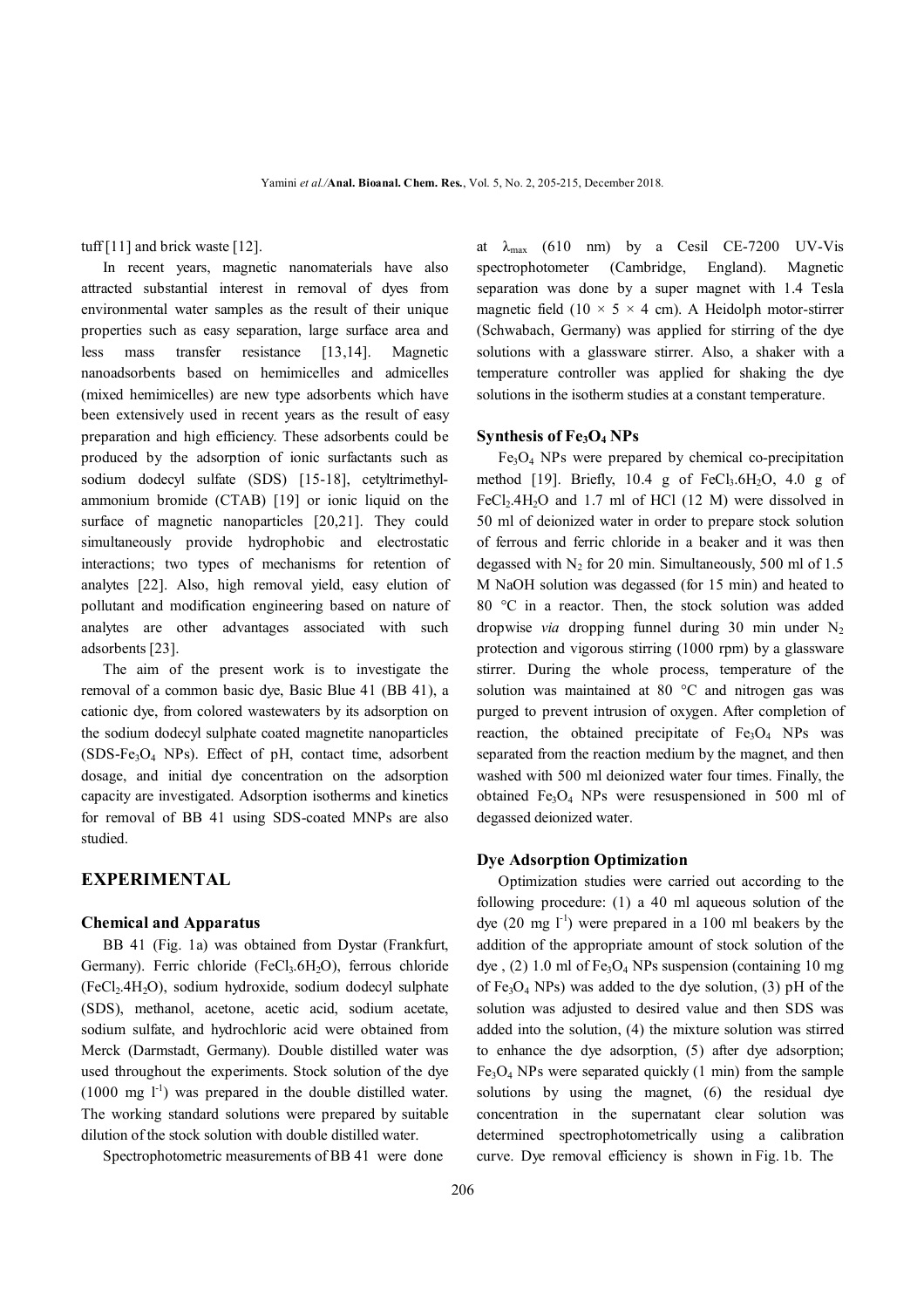

$$
(a)
$$



**(b)**

**Fig. 1.** Molecular structure of BB 41 (a). Images of the dye removal steps (b): (I) dye solution before addition of  $Fe<sub>3</sub>O<sub>4</sub>$ NPs, (II) dye solution after addition of Fe<sub>3</sub>O<sub>4</sub> NPs and SDS, and (III) dye solution after being exposed to a very strong magnet.

following equation was applied to calculate the dye removal efficiency in the treatment experiments:

Dye removal efficiency (%) = 
$$
\frac{(C_0 - C)}{C_0} \times 100
$$
 (1)

where  $C_0$  and  $C$  are the initial and residual concentrations of the dye in the solution (mg  $l^{-1}$ ), respectively.

## **Adsorption Studies**

 Adsorption isotherm studies were carried out in a set of 70 ml glass bottle, where 10 mg of  $Fe<sub>3</sub>O<sub>4</sub>$  NPs, 5 mg of SDS and 40 ml of the dyesolution with different initial concentrations  $(mg l<sup>-1</sup>)$  were added. The dye solution was

prepared in dyeing vat composition for the basic dyes (3% CH<sub>3</sub>COOH,  $10\%$  Na<sub>2</sub>SO<sub>4</sub> and  $2\%$  (w/v) CH<sub>3</sub>COONa). The solution was shaken at 200 rpm in an isothermal shaker for 2 h to reach the equilibrium at constant temperature (25  $^{\circ}$ C). The bottles were then taken from the shaker and after magnetic separation of  $SDS-Fe<sub>3</sub>O<sub>4</sub>$  NPs, the equilibrium concentration of the dye was measured. The amount of dye uptaken by SDS-Fe<sub>3</sub>O<sub>4</sub> NPs,  $q_e$  (mg  $g^{-1}$ ), was obtained as follows:

$$
q_e = \frac{C_0 - C_e}{m_S} \tag{2}
$$

where  $C_0$  and  $C_e$  (mg l<sup>-1</sup>) are the initial and equilibrium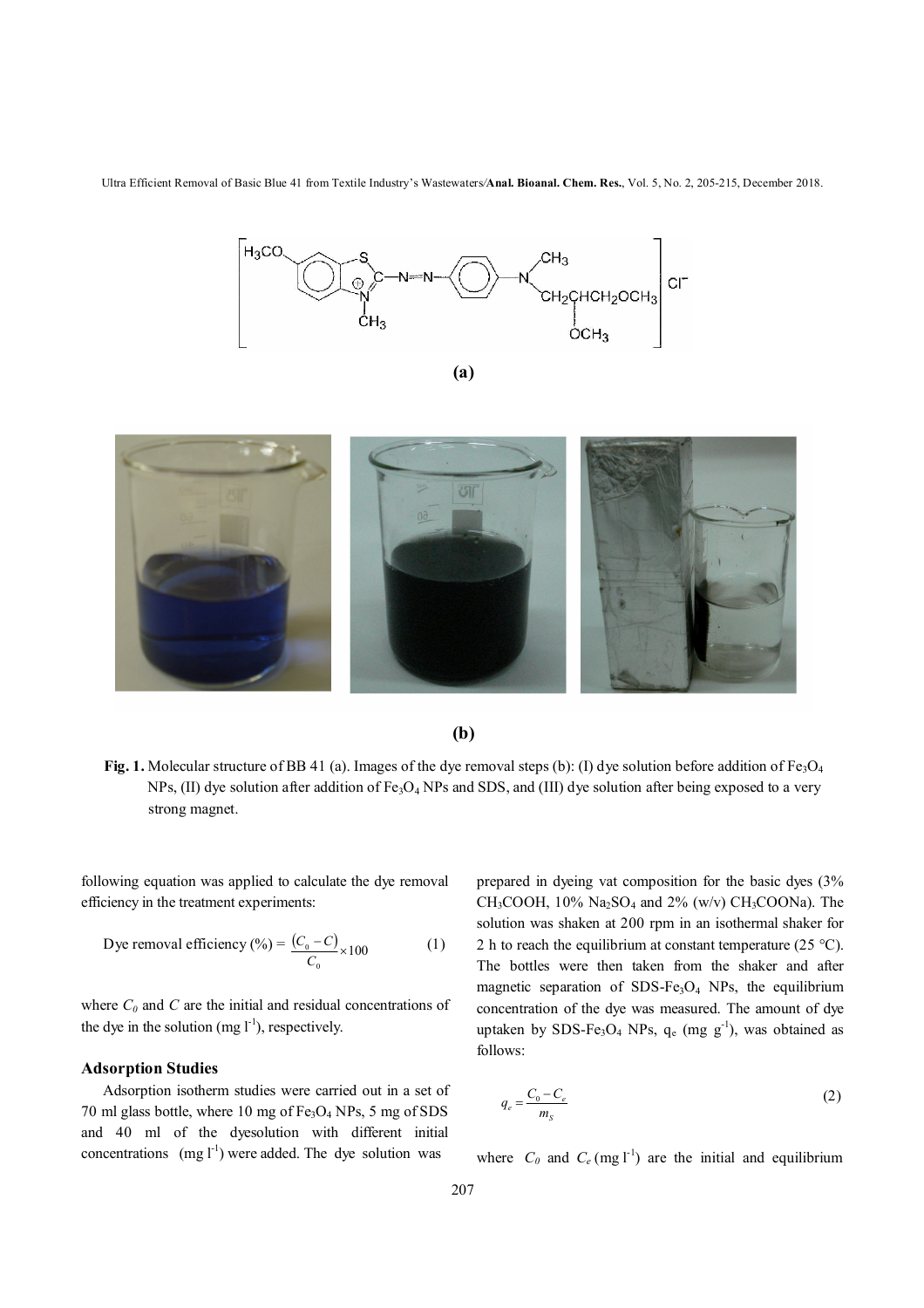Yamini *et al./***Anal. Bioanal. Chem. Res.**, Vol. 5, No. 2, 205-215, December 2018.



Fig. 2. TEM image of Fe<sub>3</sub>O<sub>4</sub> NPs.



Fig. 3. Effect of sample's pH on removal efficiency of the dye. Conditions: 40 ml of dye solution (20 mg l<sup>-1</sup>); 10 mg of Fe3O4 NPs; 2.5 mg of SDS; stirring time = 2 min; stirring speed 200 rpm; ambient temperature; double distilled matrix.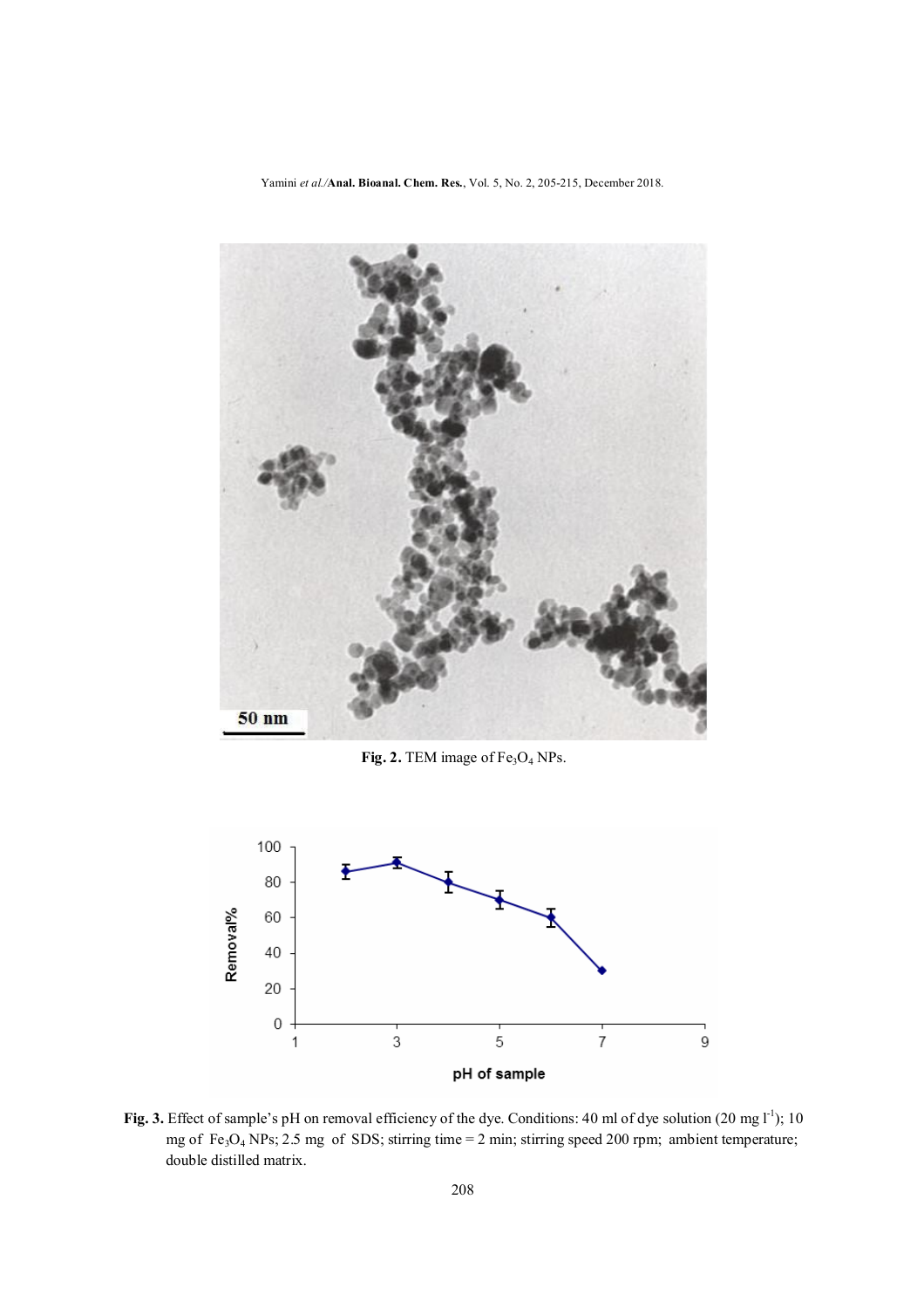concentrations of dye in solution, respectively, and  $m_s$  is the concentration of  $Fe<sub>3</sub>O<sub>4</sub> NPs (g l<sup>-1</sup>).$ 

 Kinetic studies were performed in a 1.0 liter glass beaker, where 100 mg of  $Fe<sub>3</sub>O<sub>4</sub>$  NPs and 50 mg of SDS were added into 400 ml of the dye solution with 100 mg  $l^{-1}$ at ambient temperature. The agitation speed of the motor stirrer was fixed at 200 rpm during the experiments. At the preset time intervals, the samples of 10 ml were taken from the solution and the concentration of the dye was determined by the spectrophotometer.

## **RESULTS AND DISCUSSION**

## **Characterization of Fe3O4 NPs**

Morphology of  $Fe<sub>3</sub>O<sub>4</sub>$  NPs was determined by H-800 transmission electronic microscope (TEM) from Hitachi (Tokyo, Japan). TEM image of  $Fe<sub>3</sub>O<sub>4</sub>$  NPs is shown in Fig. 2. As seen in this figure, most of the nanoparticles are quasispherical with an average diameter of 10-20 nm.

#### **Effect of pH of Solution**

 Adsorption of positively charged dye groups (basic dyes) on the surface of adsorbent is primarily influenced by surface charge of adsorbent which in turn is influenced by pH of the solution. The adsorption behaviour of SDS-Fe<sub>3</sub>O<sub>4</sub> NPs could be influenced by variation of the charge density on the  $Fe<sub>3</sub>O<sub>4</sub>$  NPs surface. As shown in Fig. 3, maximum adsorption of BB 41 was obtained when pH was 3.0. The adsorption amount decreased when pH increased from 3.0 to 7.0. This could be attributed to the fact that the positively charged surface of  $Fe<sub>3</sub>O<sub>4</sub>$  NPs was favourable for the adsorption of anionic surfactants. At higher pHs ( $pH > 3$ ), positive charge density of  $Fe<sub>3</sub>O<sub>4</sub>$  NPs surface decreased. The electrostatic attraction between negative charges of SDS and positive charges of Fe<sub>3</sub>O<sub>4</sub> NPs surface was not strong enough to produce  $SDS-Fe<sub>3</sub>O<sub>4</sub>$  NPs, resulting in decreasing adsorption of BB 41. On the other hand, BB 41 adsorption slightly decreased when pH was 2.0, which it might be explained by reduction of SDS adsorption on the surface of adsorbent, probably due to protonation of their sulfate groups [24]. Therefore, pH of 3.0 was selected for the

subsequent studies.

#### **Effect of SDS Amount on Adsorption of BB 41**

 Figure 4 depicts the percentage of adsorbed dye as a function of concentration of added SDS. In the absence of SDS, no dyes adsorb onto the surface of  $Fe<sub>3</sub>O<sub>4</sub>$  NPs. In contrast, by increasing SDS concentration, the adsorbed amount of the dye increased remarkably. The increase in adsorption could be explained by gradual formation of SDS aggregates (hemimicelles, mixed hemimicelles or admicelles) on the surface of  $Fe<sub>3</sub>O<sub>4</sub>$  NPs which it prompts dye adsorption. Generally, adsorption of ionic surfactant on surface of mineral oxides could be divided into three regions (hemimicelles, mixed hemimicelles, and admicelles (below and above the critical micelles concentration, cmc)) [25]. Based on the results (Fig. 4), maximum adsorption was obtained when SDS amounts were between 2.5 and 10 mg. Thus, 5 mg of SDS was selected for further studies.

## **Effect of Salt Concentration**

 Textile industry's wastewaters contain high concentrations of various types of salts. Therefore, presence of these salts may significantly affect the performance of the adsorption process. Figure 5 shows that the variation of sodium chloride (NaCl) concentration from 0 to 5%  $(w/v)$ exhibits a major negative effect on the extent of the dye adsorption. In contrast, by increasing NaCl amount from 5 to  $10\%$  (w/v), the adsorption amount of the dye increased, may be due to salting-out effect, and after that it remained almost constant. Since the extent of adsorption is sensitive to variation of NaCl concentration, electrostatic attraction may be the main driving force of the overall BB 41adsorption.

#### **Kinetics of Adsorption**

 Figure 6a shows the adsorption kinetic of BB 41 as percentage of dye removal *versus* time at initial dye concentration of 100 mg  $l^{-1}$ . As seen, a large amount of BB 41 was removed in the first 10 min of contact time. Also, required time for equilibrium was 20-45 min. Rapid kinetics has significant practical importance as it will facilitate smaller reactor volumes ensuring efficiency and economy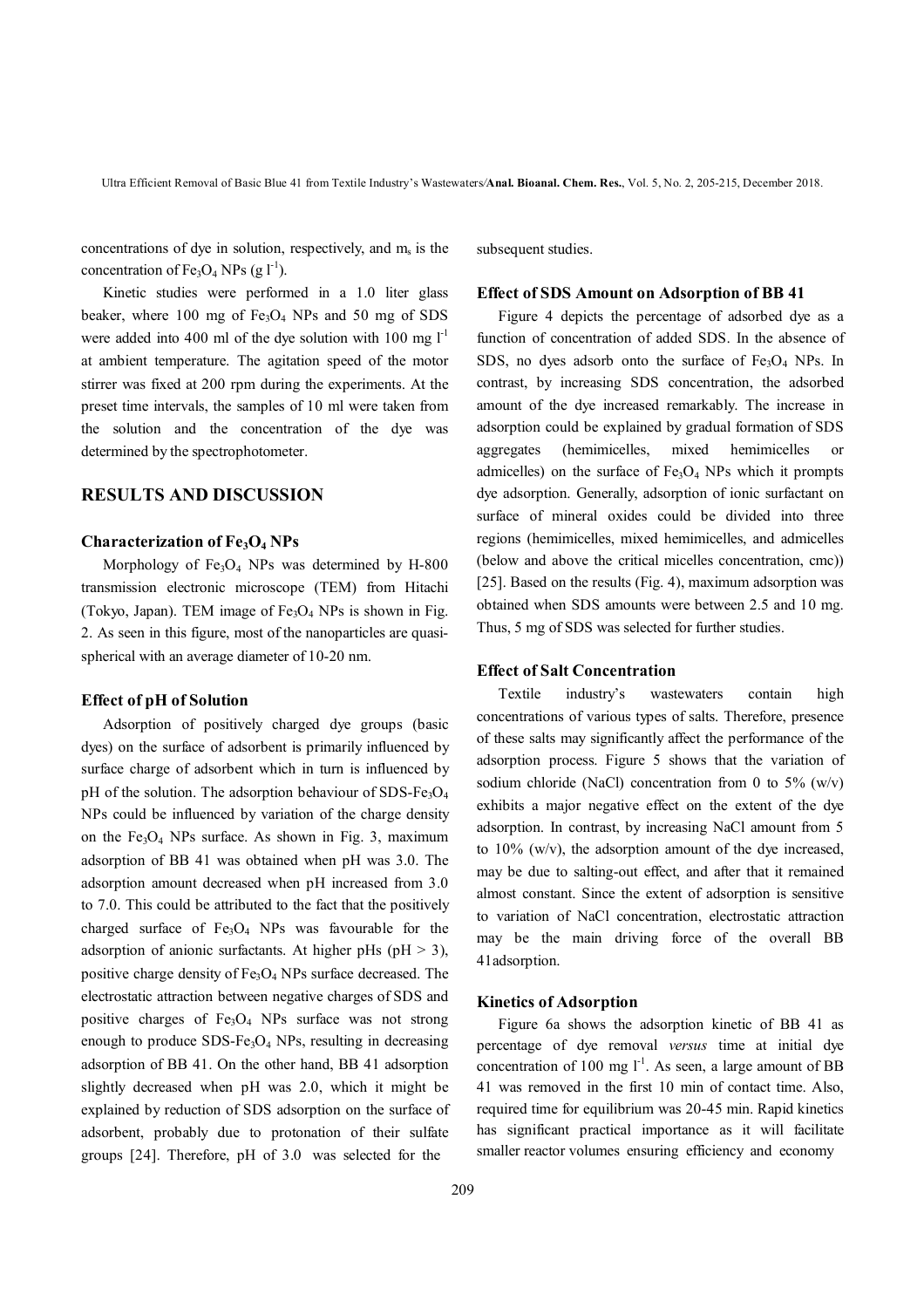Yamini *et al./***Anal. Bioanal. Chem. Res.**, Vol. 5, No. 2, 205-215, December 2018.



Fig. 4. Effect of SDS amounts on removal efficiency of the dye. Conditions: 40 ml of dye solution (20 mg  $1<sup>-1</sup>$ ); 10 mg of Fe<sub>3</sub>O<sub>4</sub> NPs; sample's pH = 3.0; stirring time = 2 min; stirring speed 200 rpm; ambient temperature; double distilled matrix.



**Fig. 5.** Effect of NaCl amounts on removal efficiency of the dye. Conditions: 40 ml of dye solution (20 mg l<sup>-1</sup>); 10 mg of Fe<sub>3</sub>O<sub>4</sub> NPs; sample's pH = 3.0; 5.0 mg of SDS; stirring time = 2 min; stirring speed 200 rpm; ambient temperature; double distilled matrix.

[26]. Subsequently, pseudo-first order [27] or pseudosecond order [28], and intra-particle diffusion [29] kinetic models, as commonly used models in the literature, were applied to experimental kinetic data of BB 41 in order to investigate adsorption behavior of BB 41 on SDS-Fe<sub>3</sub>O<sub>4</sub>

NPs.

Pseudo-first-order kinetic model: 
$$
\log(q_e - q_t) = \log q_e
$$

$$
-\frac{k_t t}{2.303}
$$
 (3)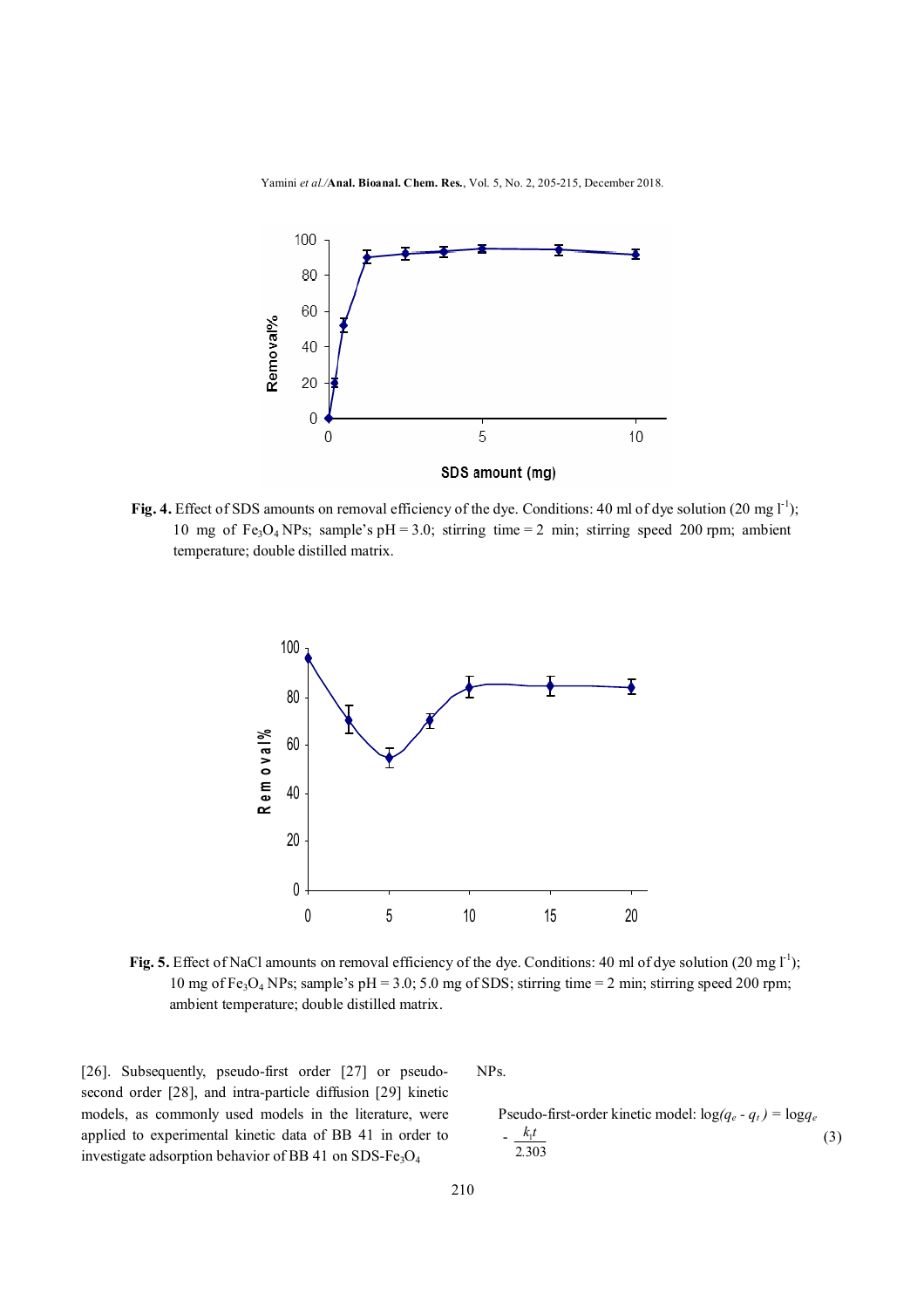Pseudo-second-order kinetic model: 
$$
\frac{t}{q_i} = \frac{1}{k_2 q_e^2} + \frac{1}{q_e} t
$$
(4)

Intra-particle diffusion model:  $q_t = k_p t^{0.5}$ *0.5* (5)

where  $q_t$  and  $q_e$  are the amount of adsorbed dye at time t and at equilibrium time (mg  $g^{-1}$ ), respectively;  $k_1$  (min<sup>-1</sup>),  $k_2$ (g mg<sup>-1</sup> min<sup>-1</sup>),  $k_p$  (mg g<sup>-1</sup> min<sup>-0.5</sup>) are the pseudo-first order, pseudo-second order an- intra-particle diffusion rate constants for adsorption process, respectively.

 The validity of each model can be checked from linear plot. To find the order of kinetic, pseudo-first order kinetic equation was first tested for BB 41 kinetic data, however the straight lines could not be obtained (results not shown). For pseudo-first order kinetics plots, correlation coefficient was below  $0.80$  and the calculated  $q_e$  was not equal to experimental *q<sup>e</sup>* , suggesting insufficiency of the model to fit kinetic data for the examined initial concentration. The same results were obtained for intra-particle diffusion model, and the correlation coefficient for this model was also below 0.80. In contrast, pseudo-second order model was well fitted to kinetic results of BB 41 (Fig. 6b). The rate parameters,  $k_2$  and  $q_e$  were directly obtained from the intercept and slope of the plot of  $t/q_t$  *versus* t. Also,  $k_2$  and  $q_e$ values which obtained by linear regression, were  $9.1 \times 10^{-3}$ and  $370.4 \text{ mg g}^{-1}$ , respectively. The results showed that the adsorption system followed the pseudo-second order model equation for the entire adsorption period, with regression coefficient of 0.9988. Adsorption kinetic of BB 41 on SDS- $Fe<sub>3</sub>O<sub>4</sub>$  NPs followed by pseudo-second order model, suggesting that the rate-limiting step may be chemisorption [30]. This confirmed that adsorption of BB 41 takes place probably *via* surface exchange reactions until the surface functional sites are fully occupied. In the literature, adsorption kinetics of many dye species onto various adsorbents was also fitted to pseudo-second order [15-19, 31-36].

#### **Adsorption Isotherms**

 Adsorption equilibrium data which express the relationship between mass of adsorbed adsorbate per unit weight of adsorbent and liquid-phase equilibrium concentration of adsorbate are represented by adsorption

isotherms and provide important design data for adsorption system. Adsorption isotherms describe how pollutants interact with adsorbents, and so, are critical in optimizing the use of adsorbents. In order to optimize the design of an adsorption system to remove dye from solutions, it is important to establish the most appropriate correlation for the equilibrium curve. In literature, there are several isotherm equations for analyzing experimental adsorption equilibrium data [37]. In this study, the experimental data were fitted to well-known and widely used Langmuir [38] and Freundlich isotherms [39].

 The fitting of Langmuir isotherm suggests that all adsorption sites are equivalent. Based on this model adsorbent is saturated after one layer of adsorbate molecules formed on the surface of adsorbent. The linearized equation of Langmuir is represented as follows:

$$
\frac{C_e}{q_e} = \frac{1}{K_L q_{max}} + \frac{1}{q_{max}} C_e
$$
\n<sup>(6)</sup>

where  $q_e$  is the equilibrium dye concentration on the adsorbent (mg  $g^{-1}$ );  $C_e$  is the equilibrium dye concentration in solution (mg  $l^{-1}$ );  $q_{\text{max}}$  is monolayer capacity of adsorbent (mg  $g^{-1}$ ) and  $K<sub>L</sub>$  is the adsorption equilibrium constant.

 On the other hand, Freundlich isotherm model takes the multi-layer and heterogeneous adsorption into account. Its linearized form can be represented as:

$$
\log q_e = \log K_F + \frac{1}{n} \log C_e \tag{7}
$$

where  $q_e$  is the equilibrium dye concentration on the adsorbent (mg  $g^{-1}$ );  $C_e$  is equilibrium dye concentration in solution (mg  $l^{-1}$ );  $K_F$ , is Freundlich constant and *n* is heterogeneity factor.

 Parameters related to adsorption of the BB 41 on the adsorbent for each isotherm were determined by using linear regression analysis and the square of the correlation coefficients  $(r^2)$  have been calculated (Table 1). The results showed that the equilibrium data were well explained by Langmuir isotherm model as compared to Freundlich model. On the basis of Langmuir analysis, the maximum adsorption capacity determined was  $2000.6$  mg  $g^{-1}$ . These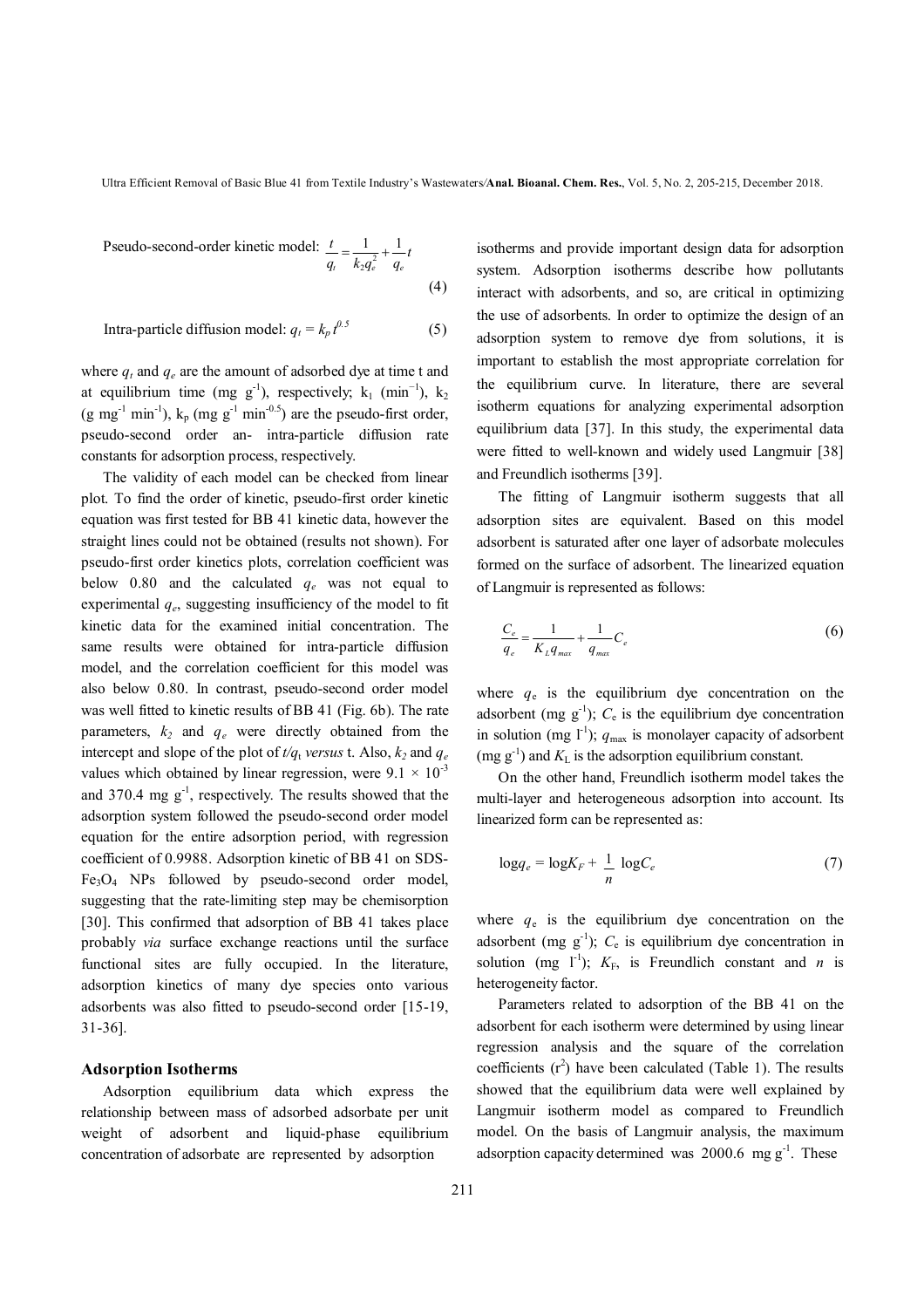

Yamini *et al./***Anal. Bioanal. Chem. Res.**, Vol. 5, No. 2, 205-215, December 2018.

Fig. 6. (a) Adsorption kinetics of BB 41 by SDS-Fe<sub>3</sub>O<sub>4</sub> NPs. Conditions: 400 ml of dye solution  $(100 \text{ mg l}^{-1})$ ; 100 mg of Fe<sub>3</sub>O<sub>4</sub> NPs; sample's pH = 3.0; 50 mg of SDS; stirring speed 200 rpm; ambient temperature; real sample matrix. (b) Pseudo-second-order kinetic model for the adsorption of BB 41 by SDS-Fe<sub>3</sub>O<sub>4</sub> NPs. Conditions: 40 ml of dye solution; 10 mg of  $Fe<sub>3</sub>O<sub>4</sub>$  NPs; sample's pH = 3.0; 5.0 mg of SDS; real sample matrix.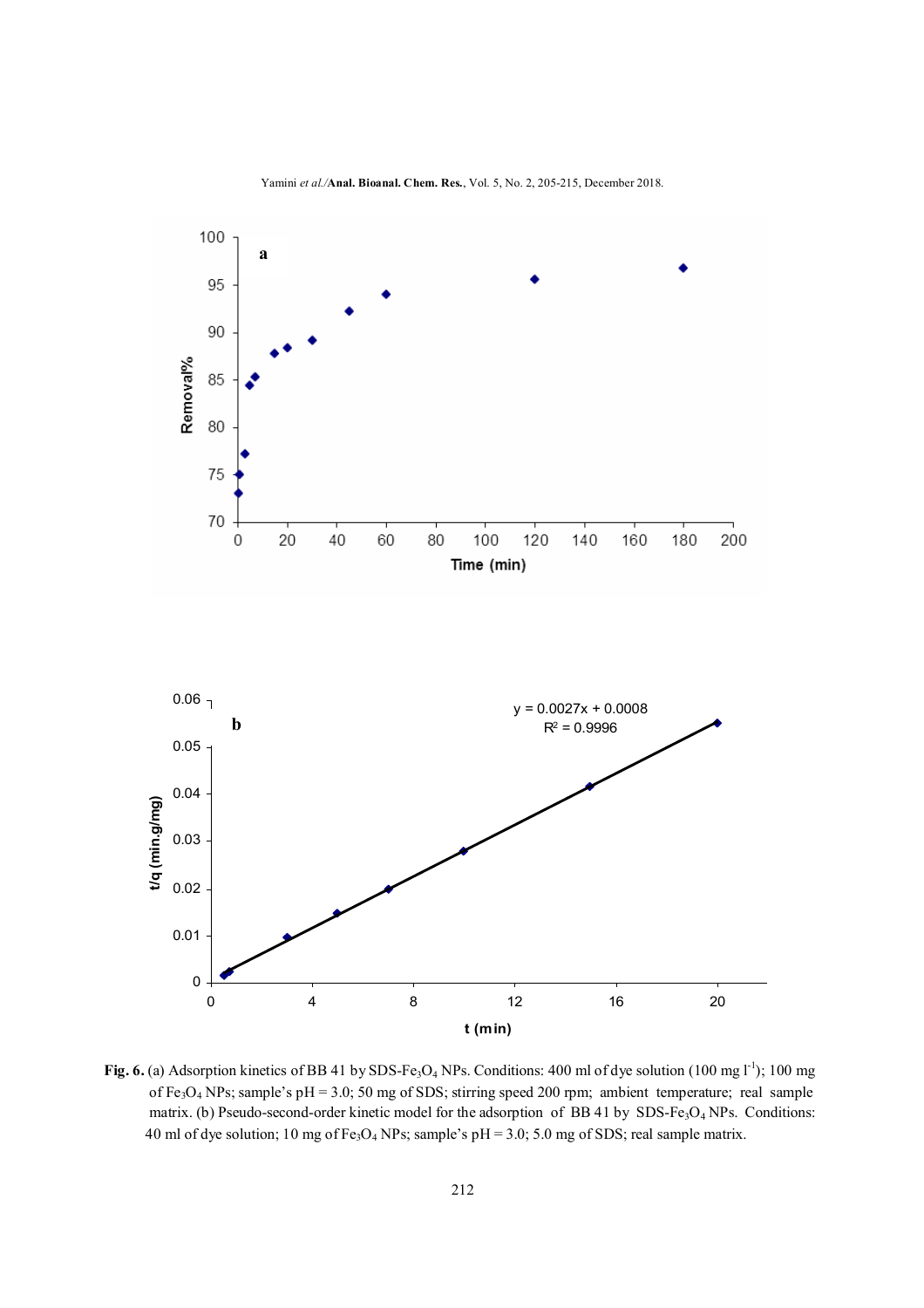|              | Isotherm model |                             |           |      |                       |               |  |
|--------------|----------------|-----------------------------|-----------|------|-----------------------|---------------|--|
| Dye          | Langmuir       |                             |           |      | Freundlich            |               |  |
|              | $q_{max}$      | $\rm K_L$                   | $\rm R_L$ |      | $K_F$                 |               |  |
|              | (mg g)         | $(\text{Im} \text{g}^{-1})$ |           | n    | $(1 \text{ mg}^{-1})$ | $R_{\rm F}^2$ |  |
| <b>BB</b> 41 | 2000.6         | 0.13                        | 0.9988    | 0.46 | $4.8 \times 10^{-6}$  | 0.7390        |  |

Table 1. Langmuir and Freundlich Isotherms' Constants for the Adsorption of BB 41 on SDS-Fe<sub>3</sub>O<sub>4</sub> NPs

 **Table 2.** Maximum Adsorption Capacities of Different Adsorbents Used for Removal of Basic Dyes

| Adsorbent                           | Basic dye             | $q_{max}$<br>$(mg g^{-1})$ | Ref.      |
|-------------------------------------|-----------------------|----------------------------|-----------|
| Silkworm pupa                       | Basic Blue 41         | 555.0                      | [6]       |
| Boron waste                         | Basic Yellow 28       | 75.0                       | $[7]$     |
|                                     | Basic Red 46          | 74.7                       |           |
| Phosphoric acid modified rice straw | Basic blue 9          | 208.3                      | [8]       |
|                                     | Basic red 5           | 188.7                      |           |
| Cyclodextrin polymer                | Basic Blue 3          | 42.4                       | [9]       |
|                                     | <b>Basic Violet 3</b> | 35.8                       |           |
|                                     | Basic Violet 10       | 53.2                       |           |
| Coconut fiber particles             | Basic blue 41         | 1000                       | $[10]$    |
| Natural zeolitic tuff               | Basic blue 41         | 192.31                     | $[11]$    |
| Brick waste                         | Basic blue 41         | 60-70                      | $[12]$    |
| $SDS-Fe3O4NPs$                      | Methyl violet         | 416.7                      | $[15]$    |
| $SDS-Fe3O4NPs$                      | Safranin O            | 769.23                     | [16]      |
| $SDS-Fe3O4NPs$                      | Crystal violet        | 166.67                     | $[17]$    |
| SDS-Spinel cobalt ferrite           | Crystal violet        | 105                        | [18]      |
| $SDS-Fe3O4NPs$                      | Basic blue 41         | 2000.6                     | This work |

values demonstrated that the SDS-Fe<sub>3</sub>O<sub>4</sub> NPs exhibited interesting adsorption properties for BB 41.

 The favourable adsorption of Langmuir isotherm can be expressed in terms of a dimensionless constant separation

factor or equilibrium parameter  $R_L$ :

$$
R_L = \frac{1}{1 + K_L C_0} \tag{8}
$$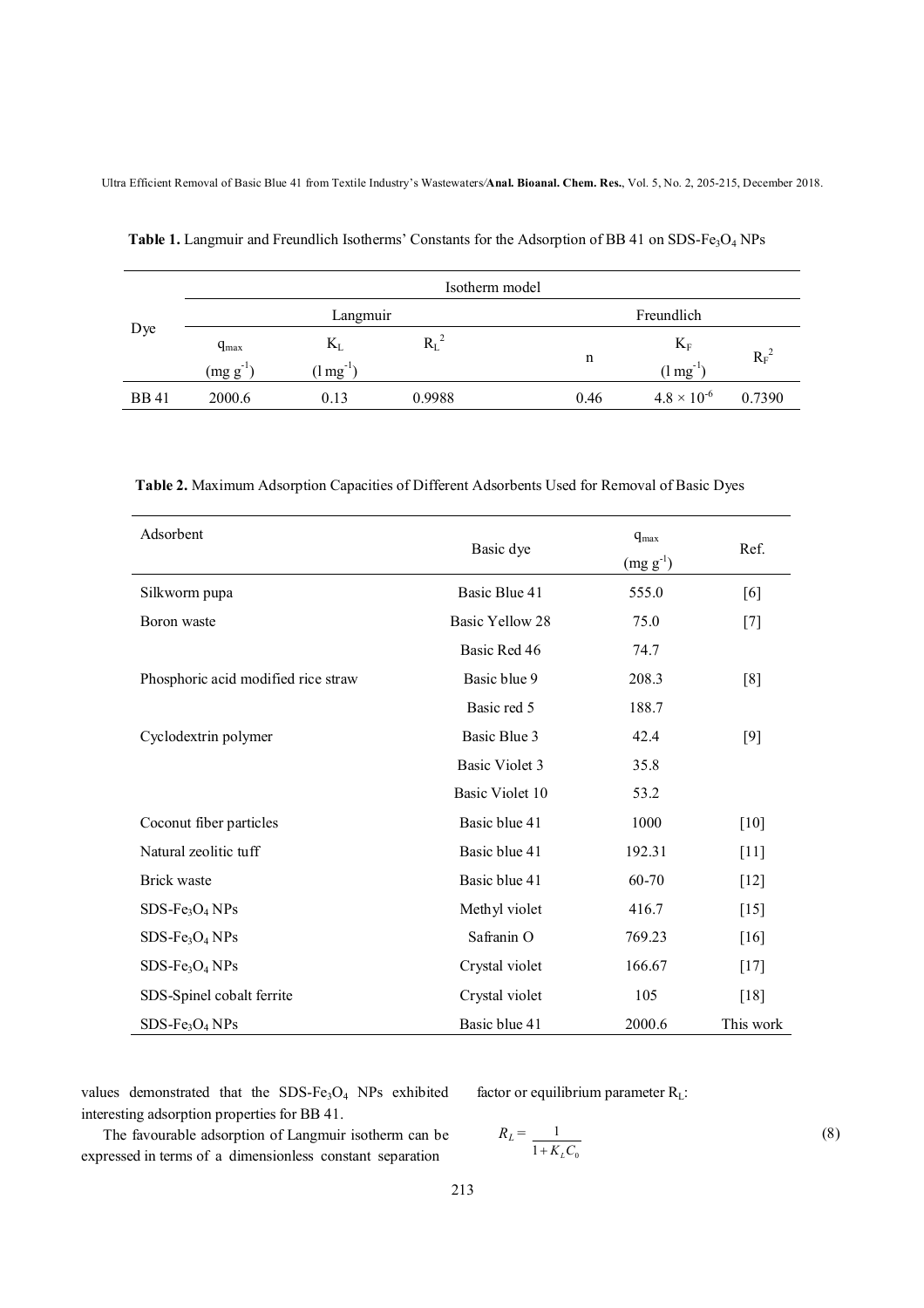where  $C_0$  is the initial concentration of the adsorbate in the solution (100 mg  $I^{-1}$ ). This parameter indicates that isotherm will be shaped according to the following adsorption characteristics:  $R_L > 1$  is unfavorable,  $R_L = 1$  corresponds to linear,  $0 < R_L < 1$  is favorable and  $R_L = 0$  is irreversible. The  $R<sub>L</sub>$  value of SDS-Fe<sub>3</sub>O<sub>4</sub> NPs adsorbent was 0.07, indicating that the adsorption of BB 41 onto surface of SDS-Fe<sub>3</sub>O<sub>4</sub> NPs is favorable [40].

## **Desorption and Regeneration Studies**

Since BB 41 adsorption on the SDS-Fe<sub>3</sub>O<sub>4</sub> NPs is a reversible process, therefore regeneration or activation of  $Fe<sub>3</sub>O<sub>4</sub>$  NPs for reusing is possible. The primary objective of adsorbent regeneration is to restore its adsorption capacity while the secondary objective is to recover valuable components present in the adsorbed phase (*e.g.* dye). Organic solvents are known to cause disruption of surfactant aggregates [24,25]. The desorption of BB 41 from SDS- $Fe<sub>3</sub>O<sub>4</sub>$  NPs was studied using different kinds of organic solvents (acetonitrile, ethanol, methanol). Desorption ability of methanol was found higher than the other solvents. The results showed that desorption efficiency higher than 95% could be achieved using 2 mL of methanol in a short time of 1 min and also in single elution. Based on the obtained results, Fe3O4 NPs could be regenerated by methanol and reused at least for six successive removal processes with removal efficiency higher than 95%. As a result, in comparison with other adsorbents (Table 2),  $Fe<sub>3</sub>O<sub>4</sub>$  NPs can be easily collected from sample solution and regenerated in short time due to their superparamagnetic properties. Therefore, no centrifugation or filtration needed after treatment which this property is most favourable in practical applications.

## **CONCLUSIONS**

This study confirmed that  $SDS-Fe<sub>3</sub>O<sub>4</sub>$  NPs could be an excellent adsorbent for removal of BB 41 from aqueous solution. The obtained results showed that sample pH and SDS amount significantly affect the adsorption of BB 41. It was found that in the absence and/or higher NaCl concentration ( $\geq 10\%$  w/v) removal efficiencies of the dye is high but when NaCl concentration is between 0 and 10% (w/v) removal efficiencies of dyes are decreased. The

kinetics data for BB 41 followed a pseudo-second order equation, suggesting that rate-limiting step might be chemisorption. Also, the adsorption isotherm data was well fitted by Langmuir isotherm. The fitness of Langmuir model in the present system shows the formation of monolayer coverage of the adsorbate at the outer surface of the adsorbent. Also, the results showed that  $Fe<sub>3</sub>O<sub>4</sub>$  NPs can be easily regenerated and reused. Compared with some recently published results about the removal of basic dyes (Table 2), the obtained results showed that  $SDS-Fe<sub>3</sub>O<sub>4</sub> NPs$ could be an excellent adsorbent for removing of BB 41 with superior adsorption capacity ( $q_{\text{max}} = 2000.6 \text{ mg g}^{-1}$ ). Finally, the data may be useful for designing and fabricating an economically cheap treatment process using batched or stirred tank flow reactors for the removal of BB 41 from industrial wastewaters.

## **REFERENCE**

- [1] P. Luo, Y.F. Zhao, B. Zhang, J.D. Liu, Y. Yang, J.F. Liu, Water Res. 44 (2010) 1489.
- [2] Z. Aksu, Process Biochem. 40 (2005) 997.
- [3] Y. M. Slokar, A.M.L. Marechal, Dyes Pigments 37 (1998) 335.
- [4] V.K. Gupta, P.A.M. Suhas, J. Environ. Manage. 90 (2009) 2313.
- [5] G. McKay, G. Ramprasad, P. Mowli, Water Res. 21 (1987) 375.
- [6] B. Noroozi, G.A. Sorial, H. Bahrami, M. Arami, J. Hazard. Mater. B 139 (2007) 167.
- [7] A. Olgun, N. Atar, J. Hazard. Mater. 161 (2009) 148.
- [8] R. Gong, Y. Jin, J. Chen, Y. Hu, J. Sun, Dyes Pigments 73 (2007) 332.
- [9] G. Crini, Dyes Pigments 77 (2008) 415.
- [10] M. Yazdanshenas, K. Farizadeh, A. Fazilat, S. Ahmadi, J. Appl. Chem. Res. 8 (2014) 15.
- [11] I. Humelnicu, A. Baiceanu, M.-E. Ignat, Process Saf. Environ. Prot. 105 (2017) 274.
- [12] F. Kooli, L. Yan, R. Al-Faze, A. Al-Sehimi, Arab. J. Chem. 8 (2015) 333.
- [13] A.H. Lu, E.-L. Salabas, F. Schuth, Angew. Chem. Int. Ed. 46 (2007) 1222.
- [14] M. Faraji, Y. Yamini, M. Rezaee, J. Iran. Chem. Soc. 7 (2010) 1.